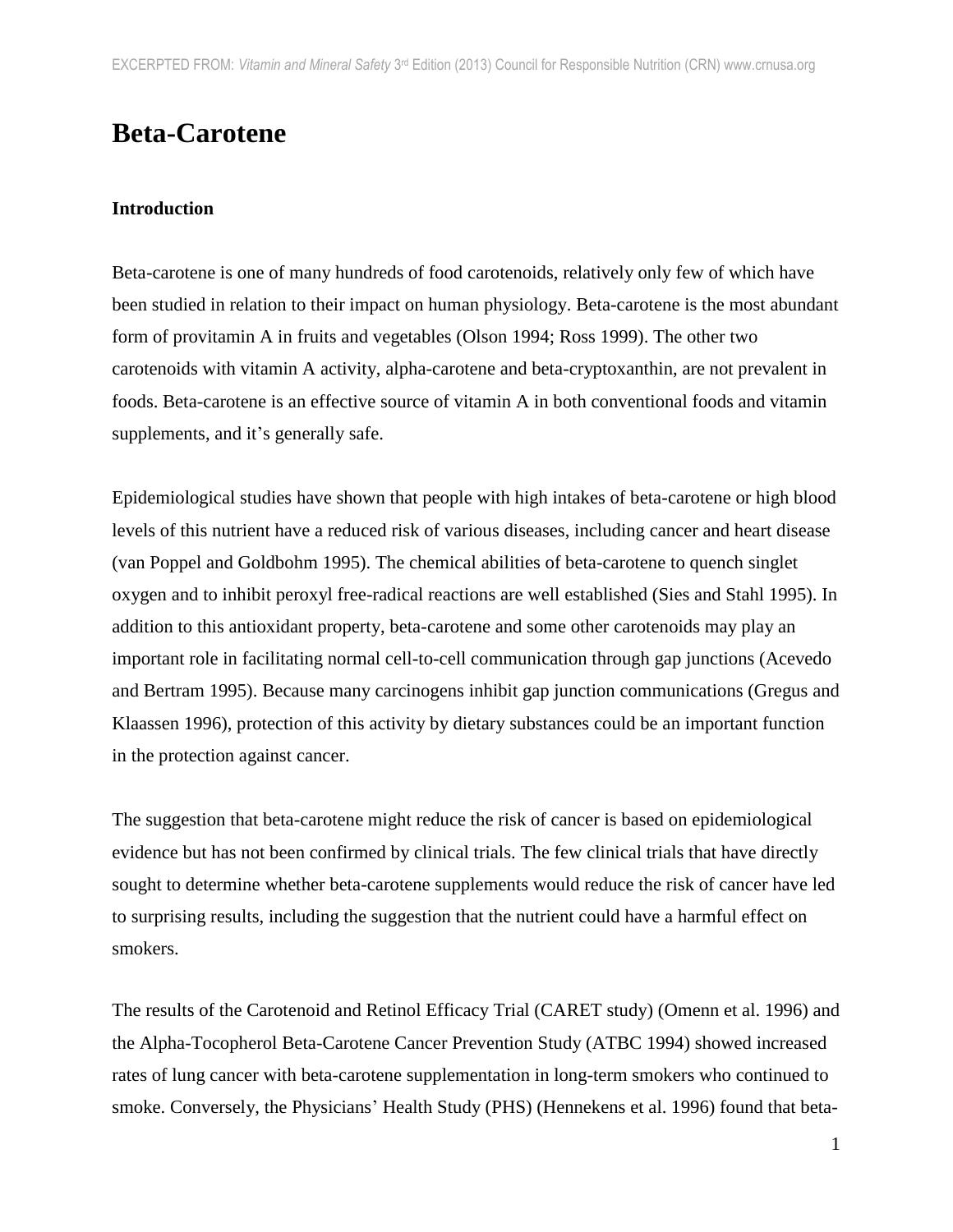carotene had no effect, either helpful or harmful, on any cancer. The ATBC and CARET trials studied populations at very high risk for lung cancer, and because the duration of treatment was far shorter than the induction time for this cancer, these trials ultimately do not support—but also do not disprove—the hypothesis that beta-carotene could be anticarcinogenic in the early stages of cancer.

#### **Safety Considerations**

Beta-carotene has been considered virtually nontoxic because humans tolerate high dietary dosages without apparent harm (Bendich 1988; Hathcock et al. 1990; Diplock 1995). Standard toxicological tests, including teratogenic, mutagenic, and carcinogenic assays, have been performed on beta-carotene without any evidence of harmful effects. There is no evidence that conversion of beta-carotene to vitamin A contributes to vitamin A toxicity, even when betacarotene is ingested in large amounts (Olson 1994). The only documented biological effect of high beta-carotene intake has been discoloration of the skin related to hypercarotenemia, but this occurs only at extremely high intake levels. Intakes as high as 180 mg per day have been given to humans for several months without observed adverse effects other than changes in skin color (Mathews-Roth 1986).

Because of the extensive toxicological safety record of beta-carotene, clinical trials were designed with the assumption that the only likely effects would be beneficial. However, questions about the safety of beta-carotene have been raised by the results of the ATBC and CARET trials, which observed significant increases in lung cancer risk for long-term smokers and asbestos workers who were given beta-carotene supplements of 20 or 30 mg per day. On the other hand, there was evidence in the CARET study that beta-carotene may reduce the risk of lung cancer in former smokers. In contrast to the unexpected increases in lung cancer risk in the ATBC and CARET trials, no increased risk was observed in the PHS trial, which included more than 2,000 smokers and lasted approximately 12 years, compared with the 5 to 7 years in the ATBC and CARET trials. Three other, shorter-term trials had similar results (Greenberg et al. 1990; Blot et al. 1993; Greenberg et al. 1994). Moreover, observational studies have found that a reduced risk of lung cancer and other diseases accompanies increased beta-carotene intake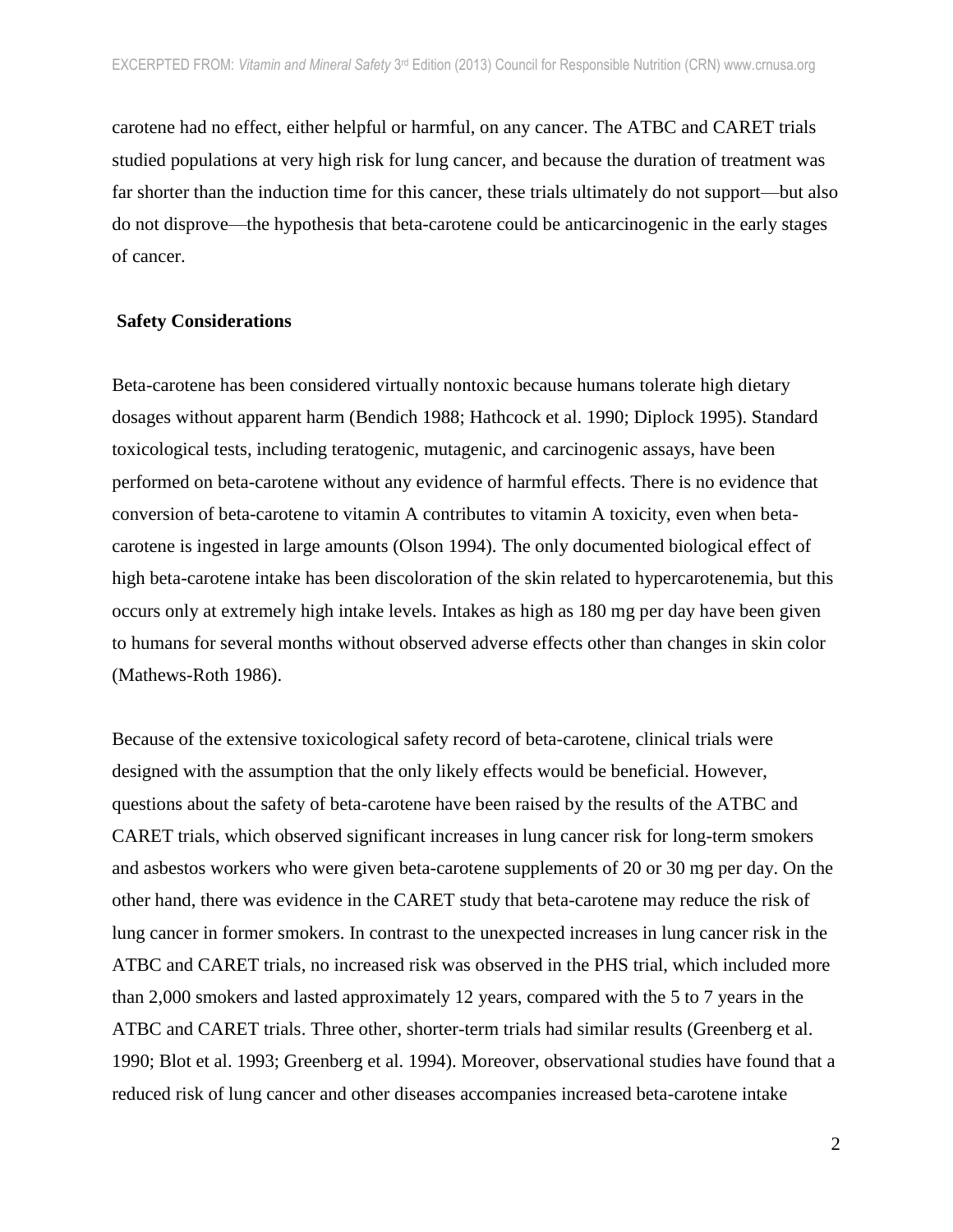(Menkes et al. 1986; Rimm et al. 1993; Hennekens 1996). It has been postulated that the effects of alcohol or of high levels of retinol intake on the liver might explain the adverse outcomes with beta-carotene in the ATBC and CARET studies (Lachance 1996).

In 2012, the European Food Safety Authority (EFSA) reviewed the possible link between the ingestion of beta-carotene and cancer enhancement in heavy smokers. EFSA noted the findings of the ATBC study and CARET trials and also identified a meta-analysis of randomized controlled trials (RCT), which demonstrated a lack of protection associated with beta-carotene supplementation against cancer risk (Druesne-Pecollo et al. 2010). The meta-analysis, which included the ATBC and CARET trials, indicated an overall increased risk of lung cancers in subjects supplemented with beta-carotene compared with placebo. In subgroup analyses, increased risk of lung cancers was also reported when supplemental beta-carotene was provided in combination with other antioxidants, in individuals supplemented with 20 to 30 mg betacarotene per day, in populations composed only of smokers or asbestos workers, and in populations with a majority of men. In contrast, no increased lung cancer incidence was reported at supplemental dose levels of beta-carotene varying from 6 to 15 mg per day for about 5 up to 7 years. EFSA concluded that exposure to beta-carotene from its use as a food additive and as a food supplement at a level below 15 mg per day does not give rise to concerns about adverse health effects in the general population, including heavy smokers.

Studies using ferrets, which in contrast to rats and mice metabolize beta-carotene in a manner similar to that of humans, demonstrated inconsistent findings with respect to lung carcinogenesis. Results of one study suggest that high intakes of beta-carotene (in an unstable, nonprotected form) may increase the risk of lung cancer as shown by histopathological changes, especially in the presence of cigarette smoke (Liu et al. 2000; Wolf 2002); however, experiments conducted with protected forms of beta-carotene did not show histopathological changes in the lungs (Kim et al. 2006; Fuster et al. 2008). The limited animal studies are not sufficient to confirm a cancer risk in humans and also do not provide an adequate basis for a quantitative extrapolation to a safe or unsafe human intake.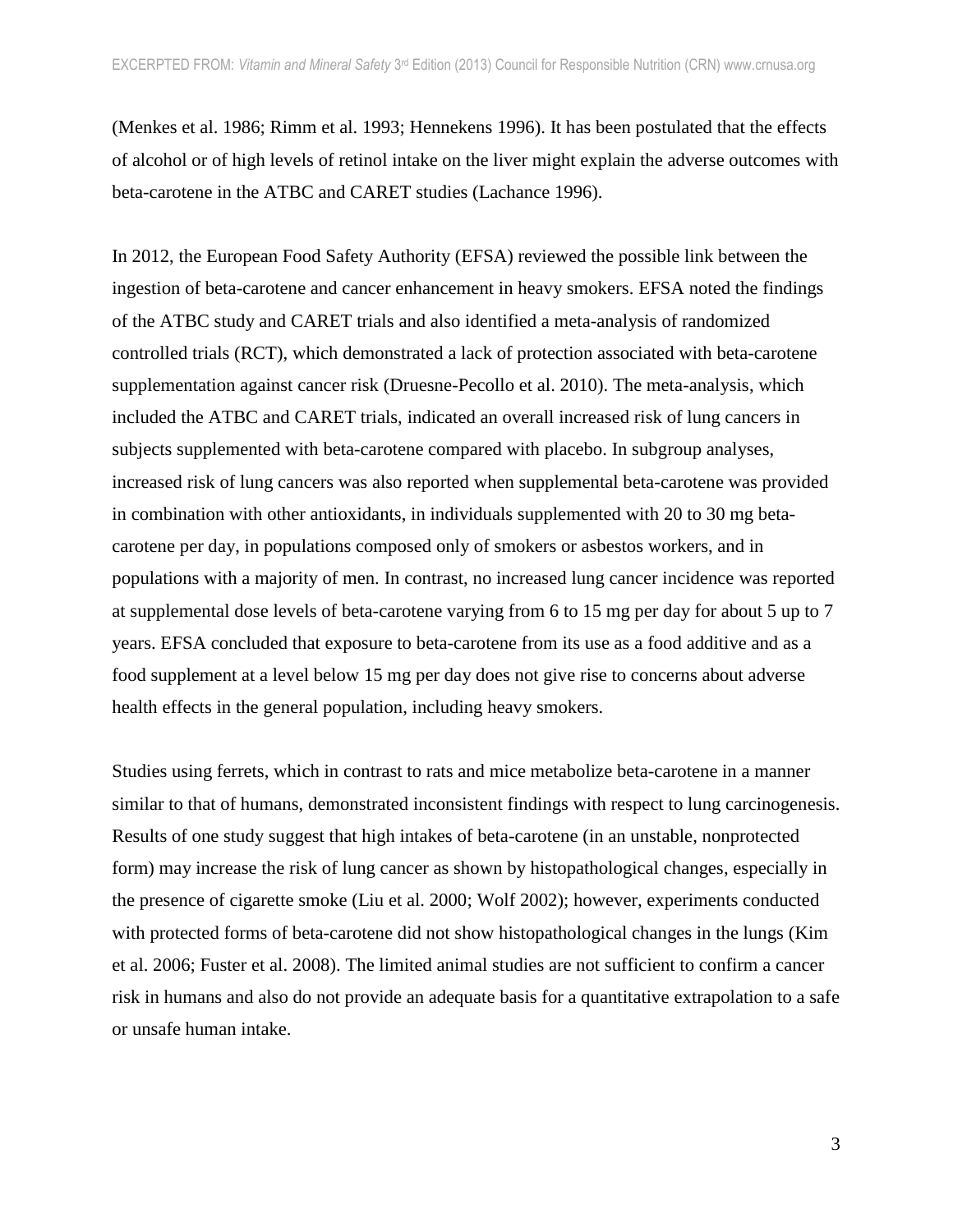A clinical trial of the impacts of beta-carotene (25 mg per day) and/or vitamins C and E (1,000 mg and 400 IU, respectively) indicated that among subjects who neither smoked nor drank alcohol, beta-carotene strongly reduced the risk of recurrent colorectal adenomas; but among smokers and drinkers, beta-carotene increased the risk (Baron et al. 2003). These data provide further evidence that beta-carotene has different effects on smokers and nonsmokers.

#### **Official Reviews**

**Institute of Medicine (IOM 2000).** The IOM found no effects of high beta-carotene other than carotenodermia, and it judged this effect to be cosmetic rather than adverse. Consequently, the IOM did not set a UL based on this effect. The organization did find that there was a potential for beta-carotene to increase the risk of lung cancer in smokers, but considered the evidence to be inconsistent and not sufficient for a dose-response assessment and the derivation of a UL value.

**European Commission, Scientific Committee on Food (EC SCF 2000).** The EC SCF found a possibly increased risk for smokers with beta-carotene supplementation of 20 mg or more per day, but concluded that there were insufficient data to set a precise figure for a UL. In addition, it noted that the evidence was insufficient to evaluate the safety of different isomeric forms in different preparations.

**Expert Group on Vitamins and Minerals (EVM 2003).** The UK's EVM considered the evidence of increased cancer risk in smokers consuming 20 mg of beta-carotene per day to be compelling but of uncertain application to other persons. Thus, it identified a LOAEL of 20 mg and cautiously selected a UF of 3 to derive an SUL of 7 mg for most adults. Furthermore, it recommended that smokers or those exposed to asbestos refrain from taking any supplemental beta-carotene.

**EFSA (2012).** EFSA concluded that beta-carotene exposure at a level below 15 mg per day, from its use as a food additive and as a food supplement, does not give rise to concerns with regard to adverse health effects in the general population. It also stated that no sensitive groups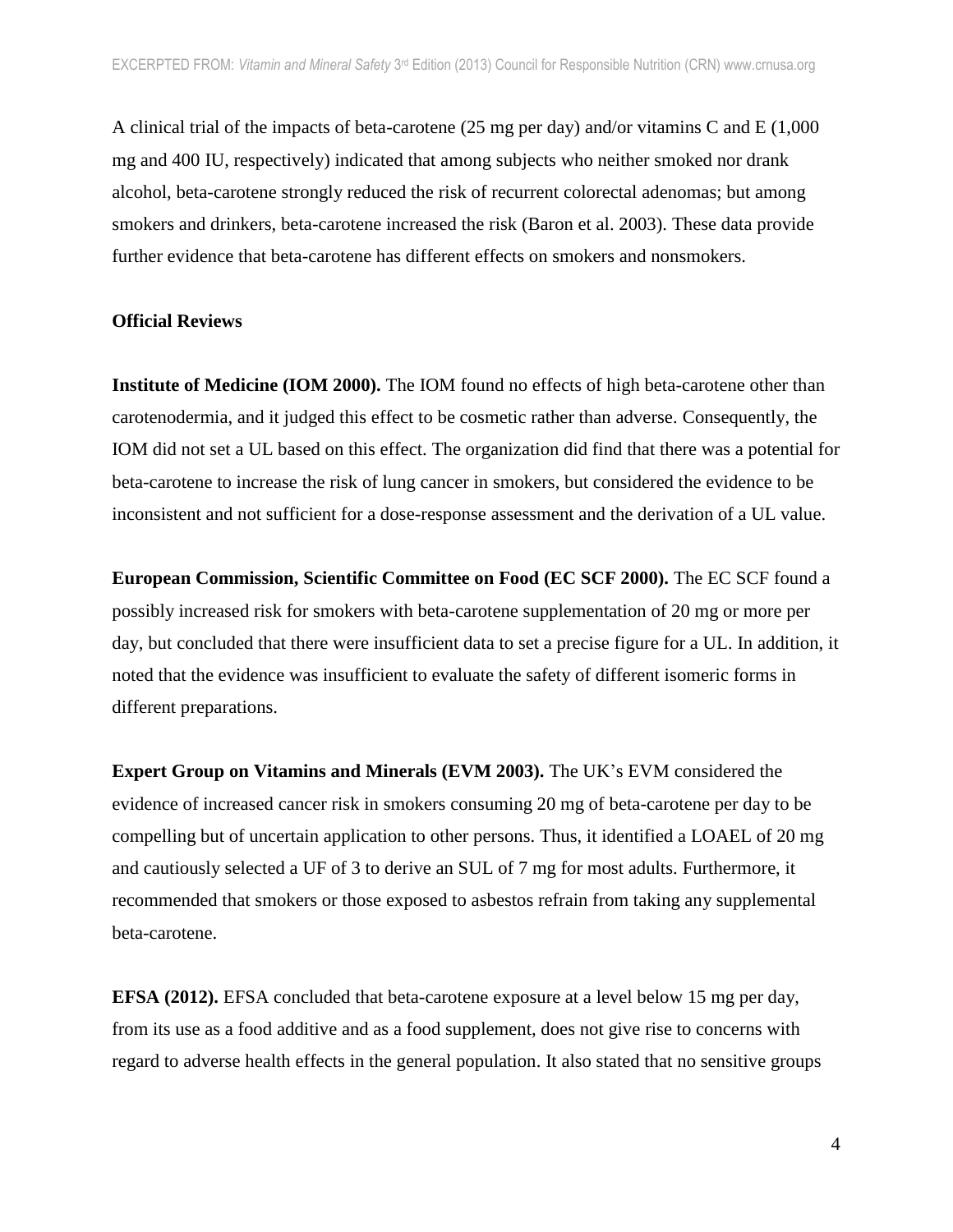were identified from the available evidence at this exposure; therefore, the term *general population* encompasses all groups, including heavy smokers.

## **CRN Recommendations**

Extensive data show that beta-carotene supplements of 50 mg every other day (the equivalent to 25 mg per day) can be taken for more than a decade without harm in a large group of mostly nonsmokers (Hennekens et al. 1996). An intake of 25 mg per day is therefore selected as the highest observed intake (HOI) for nonsmokers. Skin discoloration may occur with larger amounts, but this effect should be considered undesirable rather than adverse. It is harmless and self-correcting with intake reduction.

The only evidence of adverse effects of beta-carotene comes from the ATBC and CARET studies, which involved long-term heavy smokers and asbestos workers. These data suggest a LOAEL of 20 mg per day for smokers or asbestos workers, but disparities between the ATBC and CARET results and other data prevent confident identification of any LOAEL for betacarotene. Smokers and asbestos workers should first control these health risks, then evaluate whether beta-carotene supplements are safe.

## **Quantitative Summary for Beta-Carotene**

| CRN UL, supplemental intake        | 25 mg/day for nonsmokers; smokers should    |
|------------------------------------|---------------------------------------------|
|                                    | not use                                     |
| IOM UL, total intake               | Not determined                              |
| EC SCF UL, total intake            | Not determined                              |
| EFSA, food additive and supplement | $<$ 15 mg/day                               |
| maximum                            |                                             |
| EC supplement maximum              | Not determined                              |
| EVM SUL, supplemental intake       | 7 mg/day for nonsmokers; smokers should not |
|                                    | use                                         |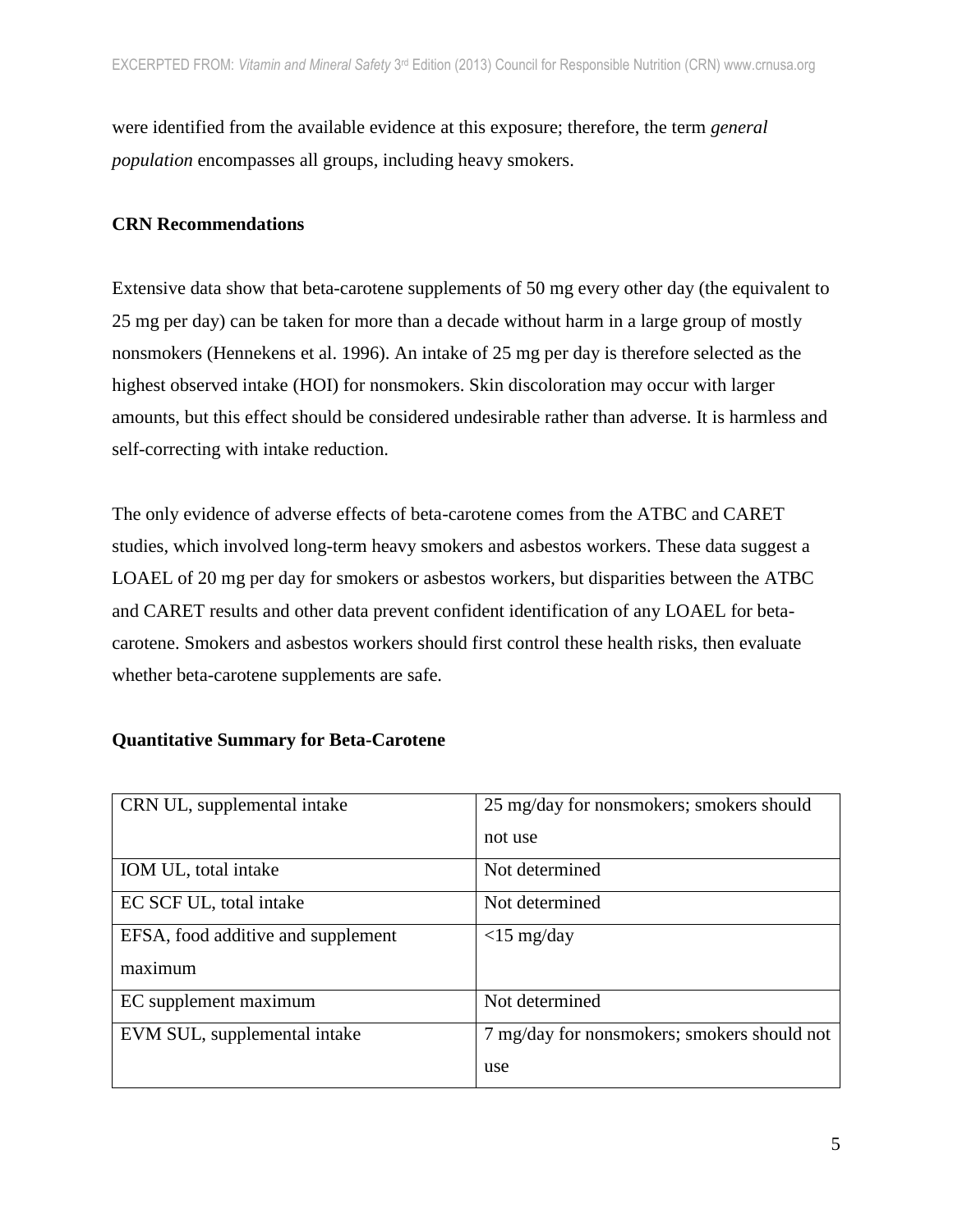# **References**

Acevedo P, Bertram JS. 1995. Liarozole potentiates the cancer chemopreventive activity of and the up-regulation of gap junction communication and connexin 43 expression by retinoic acid and beta-carotene in 10T1/2 cells. *Carcinogenesis.* 16:2215–2222.

ATBC: The Alpha-Tocopherol, Beta-Carotene (ATBC) Cancer Prevention Study Group. 1994. The effect of vitamin E and beta-carotene on the incidence of lung cancer and other cancers in male smokers. *N Engl J Med*. 330:1029–1035.

Baron JA, Cole BF, Mott L, et al. 2003. Neoplastic and antineoplastic effects of  $\beta$ -carotene on colorectal adenoma recurrence: results of a randomized trial. *J Natl Cancer Inst*. 95:717–722.

Bendich A. 1988. The safety of beta-carotene. *Nutr Cancer*. 11:207–214.

Blot WJ, Lie J-Y, Taylor PR, et al. 1993. Nutrition intervention trials in Linxian, China: supplementation with specific vitamin/mineral combinations, cancer incidence, and diseasespecific mortality in the general population. *J Natl Cancer Inst*. 1993; 85:1483–1492.

Diplock AT. 1995. Safety of antioxidant vitamins and beta-carotene. *Am J Clin Nutr*. 62:1510S– 1516S.

Druesne-Pecollo N, Latino-Martel P, Norat T, et al. 2010. Β-carotene supplementation and cancer risk: a systematic review and metaanalysis of randomized controlled trials. *Int J Cancer.* 127:172–184.

European Commission, Scientific Committee on Food. 2000. Opinion of the Scientific Committee on Food on the Tolerable Upper Intake Level of Beta Carotene. European Commission, SCF/CS/NUT/UPPLEV/37 Final Report. Brussels.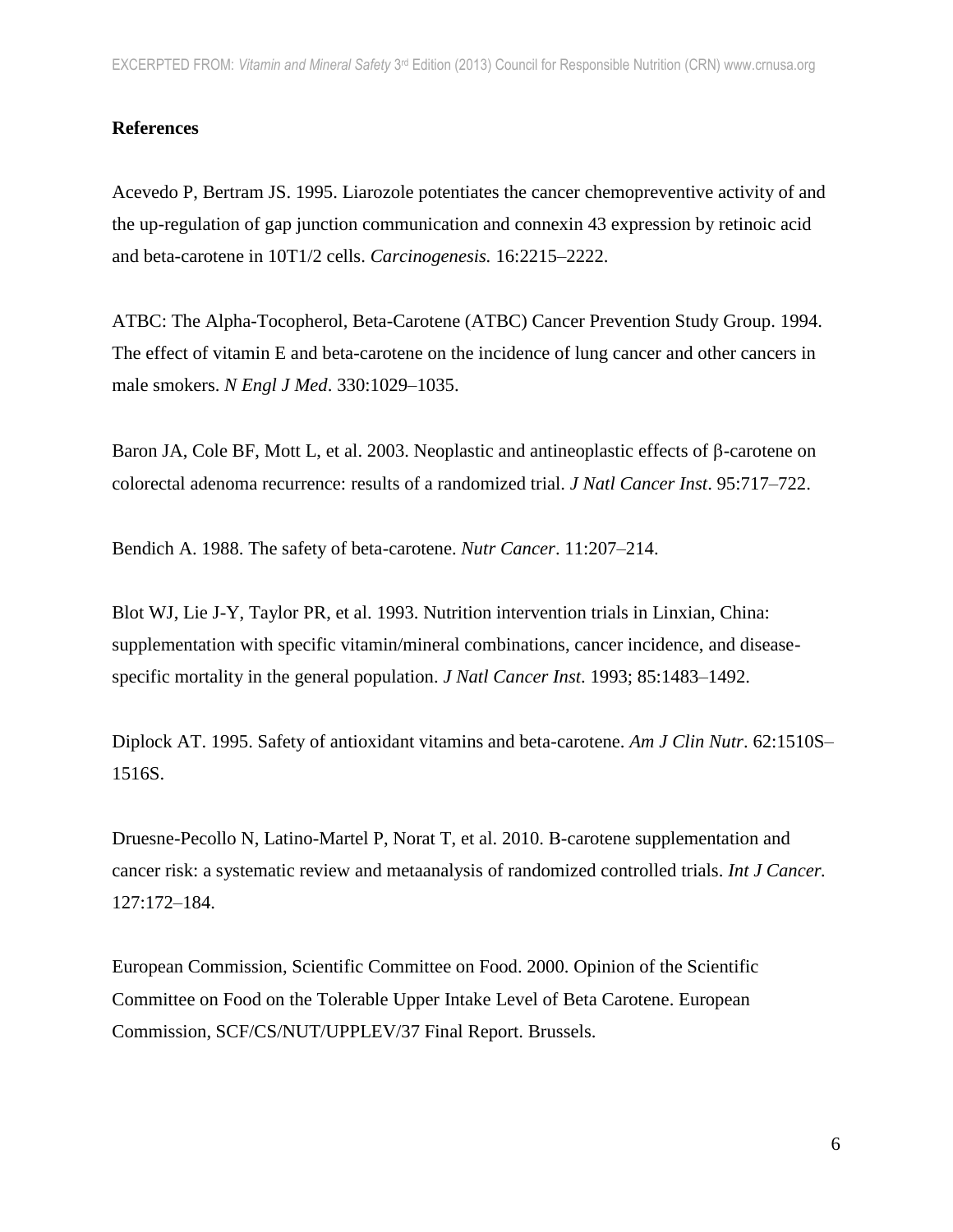European Food Safety Authority (EFSA). 2012. Statement on the safety of β-carotene use in heavy smokers *EFSA J.* 10(12):2953.

Expert Group on Vitamins and Minerals (EVM), Committee on Toxicity. 2003. *Safe Upper Levels for Vitamins and Minerals.* London: Food Standards Agency Publications.

Fuster A, Picó C, Sánchez J, et al. 2008. Effects of 6-month daily supplementation with oral beta-carotene in combination or not with benzo[a]pyrene on cell-cycle markers in the lung of ferrets. *J Nutr Biochem.* 19:295–304.

Greenberg ER, Baron JA, Stukel TA, et al. 1990. A clinical trial of beta-carotene to prevent basal-cell and squamous-cell cancers of the skin. *N Engl J Med*. 323:789–795.

Greenberg ER, Baron JA, Tosteson TD, et al. 1994. A clinical trial of antioxidant vitamins to prevent colorectal adenoma. *N Engl J Med*. 331:141–147.

Gregus Z, Klaassen CD. 1996. Mechanisms of toxicity. In: Klaassen CD, ed. Casarett and Doull's Toxicology: The Basic Science of Poisons. New York: McGraw-Hill; 35–74.

Hathcock JN, Hattan DG, Jenkins MY, McDonald JT, Sundaresan PR, Wilkening VL. 1990. Evaluation of vitamin A toxicity. *Am J Clin Nutr.* 52:183–202.

Hennekens CH, Buring JE, Manson JE, et al. 1996. Lack of effect of long-term supplementation with beta-carotene on the incidence of malignant neoplasms and cardiovascular disease. *N Engl J Med.* 334:1145–1190.

Institute of Medicine (IOM). 2000. *Dietary Reference Intakes for Vitamin C, Vitamin E, Selenium, and Carotenoids.* Washington, DC: National Academy Press.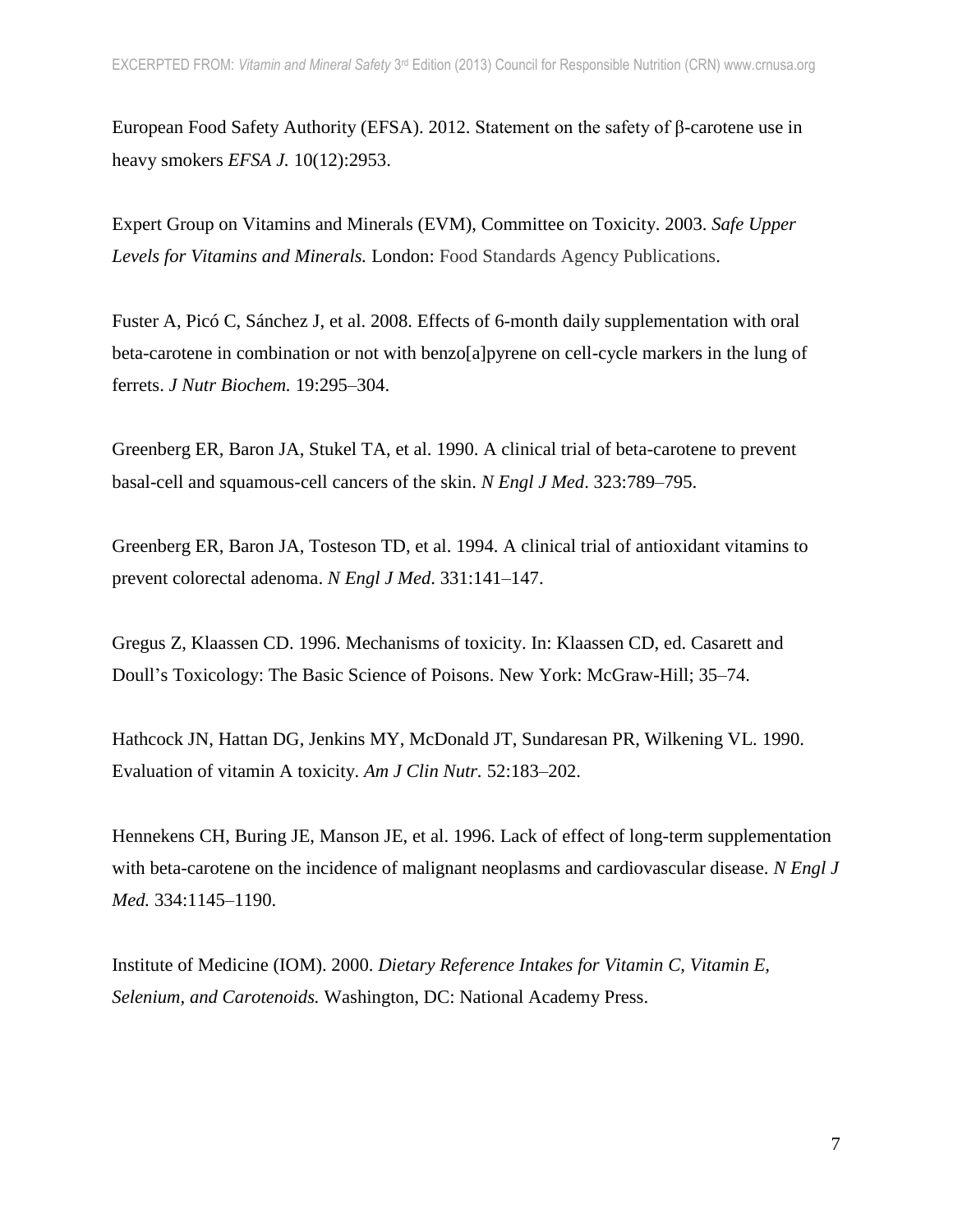Kim Y, Liu XS, Liu C, Smith DE, Russell RM, Wang XD. 2006. Induction of pulmonary neoplasia in the smoke-exposed ferret by 4-(methylnitrosamino)-1-(3-pyridyl)-1-butanone (NNK): a model for human lung cancer. *Cancer Letters.* 234(2):209–219.

Lachance PA. 1996. "Natural" cancer prevention. *Science*. 272:1860–1861.

Liu C, Wang X-D, Bronson RT, Smith DE, Krinsky NI, Russel RM. 2000. Effects of physiological versus pharmacological  $\beta$ -carotene supplementation on cell proliferation and histopathological changes in the lungs of cigarette smoke-exposed ferrets. *Carcinogenesis*. 21:2245–2253.

Mathews-Roth MM. 1986. Beta-carotene therapy for erythropoietic protoporphyria and other photosensitivity diseases. *Biochemie*. 68:875–884.

Menkes MS, Comstock GW, Vuilleumier JP, Helsing KJ, Rider AA, Brookmeyer R. 1986. Serum beta-carotene, vitamins C and E, selenium, and the risk of lung cancer. *N Engl J Med*. 315:1250–1254.

Olson JA. 1994. Vitamin A, retinoids and carotenoids. In: Shils ME, Olson JA, Shike M, eds. *Modern Nutrition in Health and Disease*. 8th ed. Philadelphia: Lea and Febiger; 287–307.

Omenn GS, Goodman GE, Thomquist MD, et al. 1996. Effects of a combination of beta-carotene and vitamin A on lung cancer and cardiovascular disease. *N Engl J Med.* 334;1150–1155.

Rimm EB, Stampfer MJ, Ascherio A, Giovannucci E, Colditz GA, Willett WC. 1993. Vitamin E consumption and the risk of coronary heart disease in men. *N Engl J Med*. 328:1450–1456.

Ross AC. 1999. Vitamin A and retinoids. In: Shils ME, Olson JA, Shike M, Ross AC, eds. *Modern Nutrition in Health and Disease*. 9th ed. Baltimore: Williams & Wilkins; 305–327.